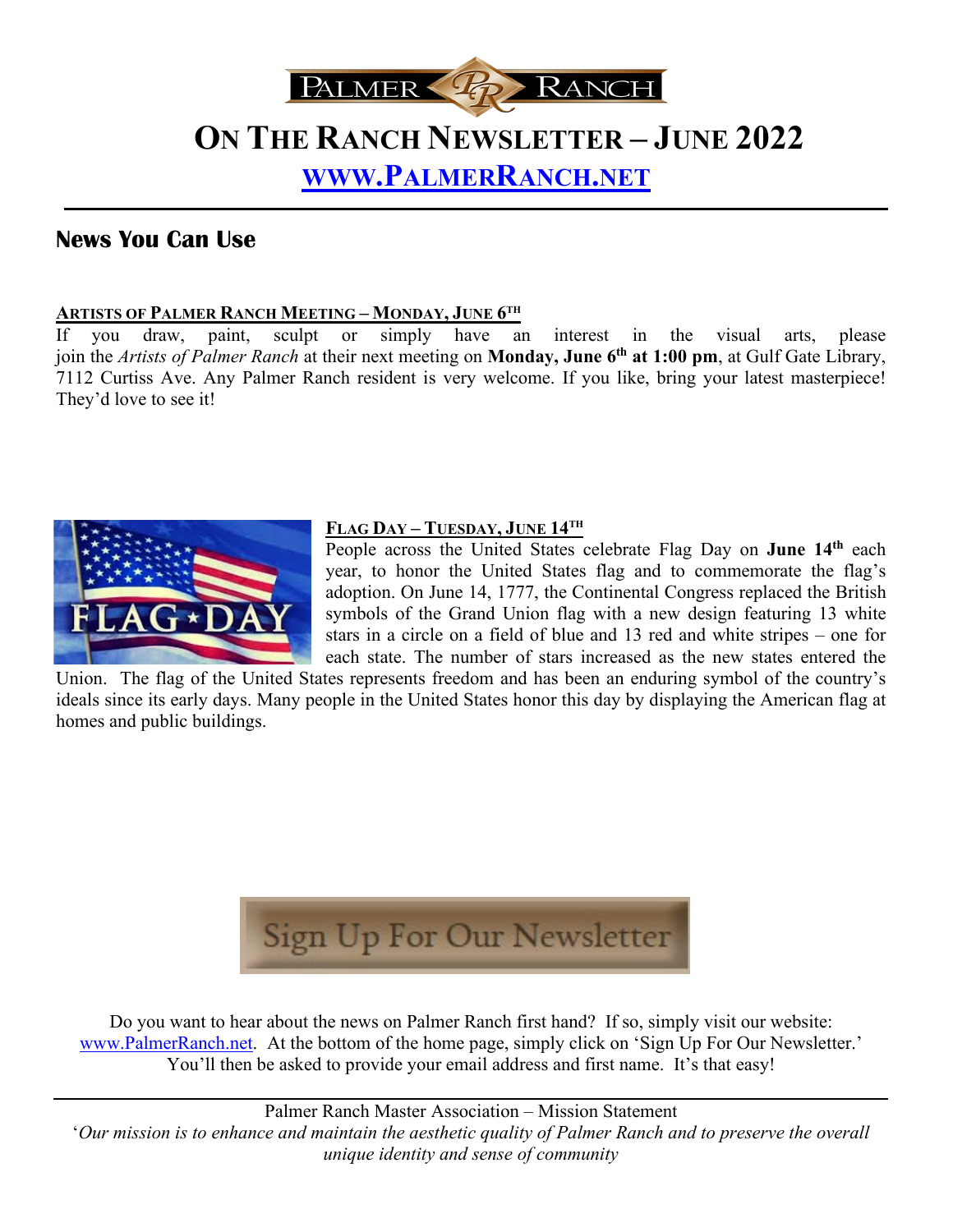

## **Wildlife on Palmer Ranch**

Native habitat preservation and wildlife corridors are an integral part of the planning process in development on the ranch. It's a regular occurrence to see a Bald Eagle soaring overhead, having to slow for a Sandhill Crane to cross the road, or witness a Roseate Spoonbill soar across a pond. One of the reasons many homeowners purchase homes on the ranch is due to the abundant wildlife. Members have witnessed Otters playing rambunctiously in our waterways. Further, nothing gets your attention quicker than hearing alligators practice their mating calls. Palmer Ranch also has Wild Turkey, Bobcat, Coyote as well as the occasional Florida Panther sighting.

Over the years our office has received numerous photos of the abundant wildlife we have on the ranch. Here are just a few:







Sandhill Crane Bald Eagle Great Blue Heron Alligator





Roseate Spoonbill Coyote Coversaching Coversaching Bobcat